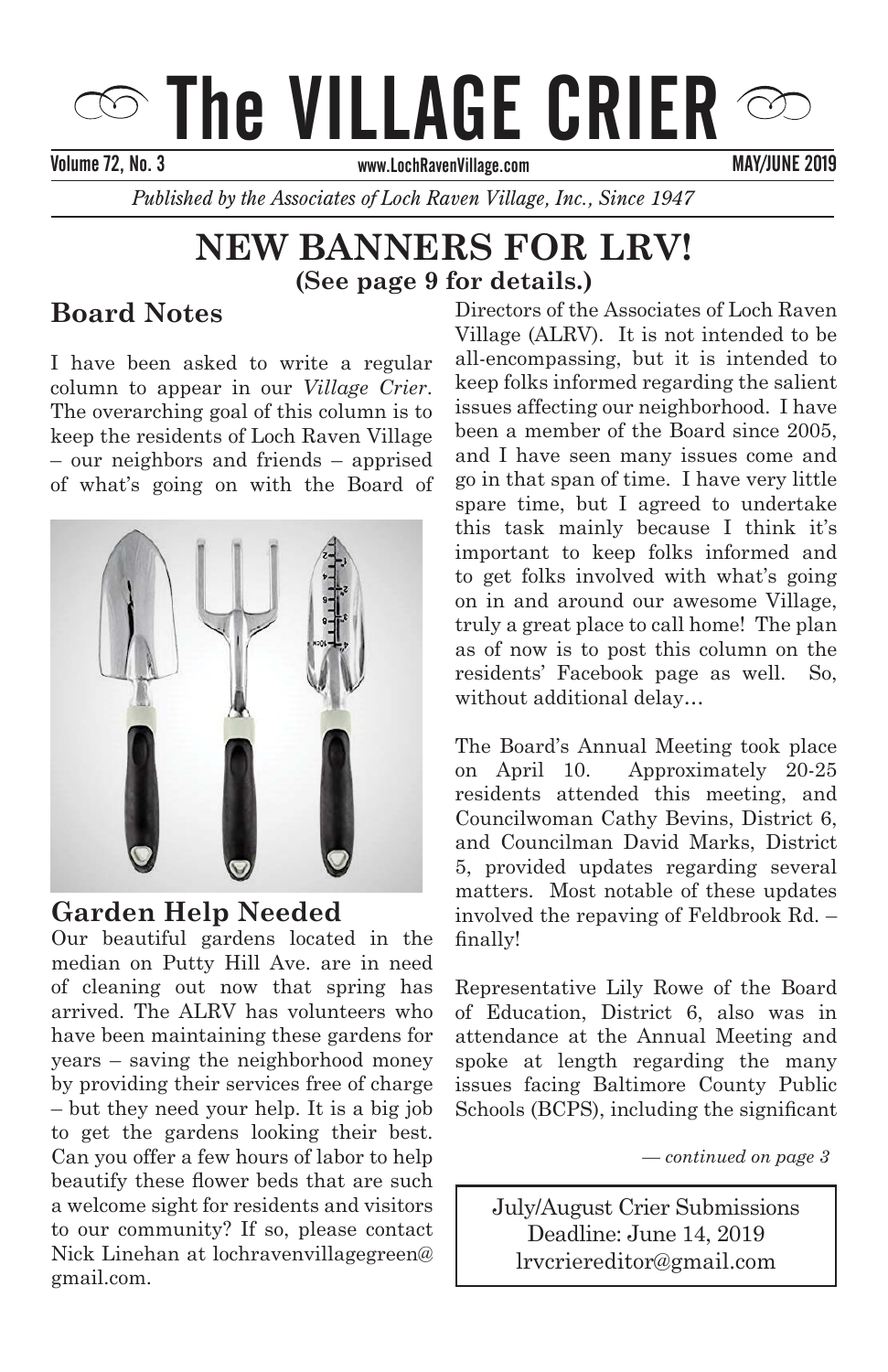### **EXECUTIVE COMMITTEE**

*President* – Nick Linehan lochravenvillagegreen@gmail.com *Vice-President* – Peter Moulder pmoulder49@gmail.com *Treasurer* – Leslea Knauff lesleak@aol.com *Secretary* – Susan Redpath sredpath402@comcast.net

### **BOARD MEMBERS**

**Jason Garber** lrvcommittee@gmail.com **Gary Herwig** garysherwig@hotmail.com **Bruce Knauff** 410-823-0648 **Antoinette O'Donnell** odonnell.lrv@outlook.com **Sue O'Neill** 410-823-8765 **Rachel Rossbach** rach.synn@gmail.com **Kate Walkinshaw** snairwell@hotmail.com

### **COMMITTEES -** *It takes a Village!*

*Architectural Review/Building Restrictions Committee –* Leslea Knauff lesleak@aol.com *Block Captains –* Kim Ford kimberlygado@comcast.net *Block Party Grants –* Antoinette O'Donnell odonnell.lrv@outlook.com *Citizens on Patrol –* John Kelly LRVillageCOP@aol.com *Community Events –* Susan Redpath, Antoinette O'Donnell *Gardens –* Gretchen Sarkin 410-828-8952 *Marketing –* Rachel Rossbach rach.synn@gmail.com *Membership –* Peter Moulder, Susan Redpath *Real Estate –* Leslea Knauff lesleak@aol.com *Planning/Zoning Development –* Nick Linehan lochravenvillagegreen@gmail.com *Welcome –* Sue O'Neill 410-823-8765

*LRV Website –* snairwell@hotmail.com *LRV Facebook* – odonnell.lrv@outlook.com *The Village Crier* 

**Editor** *–* Mary Noy lrvcriereditor@gmail.com **Layout & Printing** *–* Strategic Factory **Advertising** *–* lrvcrierads@gmail.com **Distribution** *–* Lois Herty loisherty@msn.com

### **CONTACTS**

*Baltimore County Code Enforcement – 410-887-3351 District 5 County Councilman – David Marks 410-887-3384 council5@baltimorecountymd.gov District 6 County Councilwoman – Cathy Bevins 410-887-3388 council6@baltimorecountymd.gov*  County Executive's Office Contact-*District 6: Brad Kroner, 410-887-0954 d6outreach@baltimorecountymd.gov Pet Locator – Darrell Krushensky 410-823-6330 Police – 911 or 410-887-2222 Sixth Precinct Significant Event Information – baltimorecountymd. gov/Agencies/police/pc06 Solid Waste Management – 410-887-2000 Towson University (off-campus resident complaints) Richard Goldschein at 410-704-2057*



**ALRV MEETINGS**

**Meetings are held on the second Wednesday of each month** 7:00pm, **Loch Raven Center** 1801 Glen Keith Boulevard, Room 102 *unless otherwise noted in events calendar; no meeting in August*

Residents are encouraged to attend, and to help in our ongoing work "to protect, maintain, and enhance the property values of Loch Raven Village homes, and the quality of life of Loch Raven Village residents."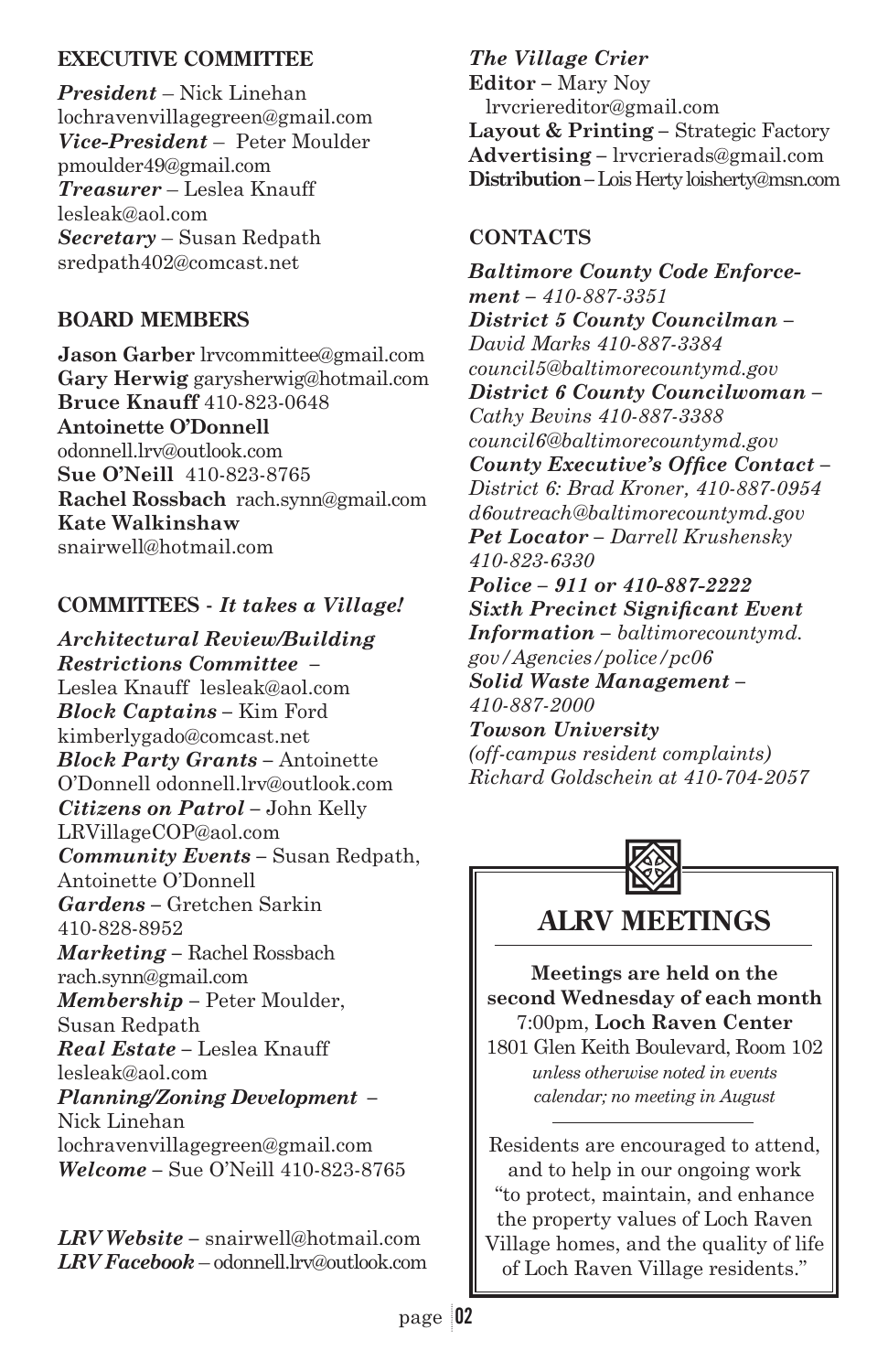### *— continued from page 1*

overcrowding of Pleasant Plains Elementary School (PPES). Although new school construction reportedly is a top priority of new Baltimore County Executive Johnny Olszewski, Jr., PPES remains the most overcrowded elementary school in the BCPS central area, and there are no known plans to commence construction of a new "zone school" in or around Loch Raven Village. What most hope is a temporary solution is the installation of eight external "learning cottages" on the premises of PPES. Anyone with questions or concerns regarding these or other issues affecting BCPS are encouraged to reach out to Ms. Rowe and/or to Baltimore County Outreach Coordinator Brad Kroner, District 6, who also attended and spoke during the Annual Meeting.

Baltimore County Police Department (BCPD) Officer Amanda Halley also attended and spoke during the Annual Meeting. She indicated that significant crime is not a major issue in Loch Raven Village, with car break-ins and other such "nuisance crimes" representing the majority of the crime that takes place in our Village, but she reaffirmed the fact that community involvement remains paramount to keeping crime at bay.

Finally, with only a few minutes remaining, Board Vice President Peter Moulder provided an update regarding the proposed construction of a Valvoline Auto Service Center at the site of the currently vacant First Mariner Bank building at the Northwest corner of Loch Raven Boulevard and Joppa Road. The Board voted several months ago to oppose this proposed construction and noted an Appeal to the November 15, 2018, Opinion and Order of the Office of Administrative Hearings for Baltimore County that effectively granted what's called a "Special Exception" to permit the

construction of a Valvoline Auto Service Center at that location. Opinions among residents vary regarding the efficacy and fiduciary soundness of noting said Appeal, which could result in a net cost in excess of \$4,000.00, but the Board reasonably acted within its capacity as the elected representative body of the ALRV in making the decision to do so. Several area communities and donors have contributed funds to help defer the cost of this process for the ALRV.

Regarding other salient issues, because Baltimore County does not have sufficient funding, the spring Dumpster Day had to be cancelled this year. It is hoped that funds will be available for a fall Dumpster Day. Notwithstanding, the ALRV supported many successful events/programs during the past year and plans to have new banners hung throughout Loch Raven Village during the upcoming summer months. Your support, financial and otherwise, is what makes these things possible.

With that said, we continue to need more support and involvement from residents if the ALRV is to remain viable, so please consider coming out and getting involved. Unless otherwise published in the *Village Crier* and/or on the Associates' official website, http://www.lochravenvillage. com/, the Board of Directors of the ALRV meets on the second Wednesday of each month at 7:00 p.m. in Room #102 of the Loch Raven Center – i.e., the former Loch Raven Elementary School – located at 1801 1801 Glen Keith Boulevard. It takes a Village.

Enjoy the coming summer months, and look for the next *Board Notes* sometime in July.

Respectfully submitted,

Gary S. Herwig, Board member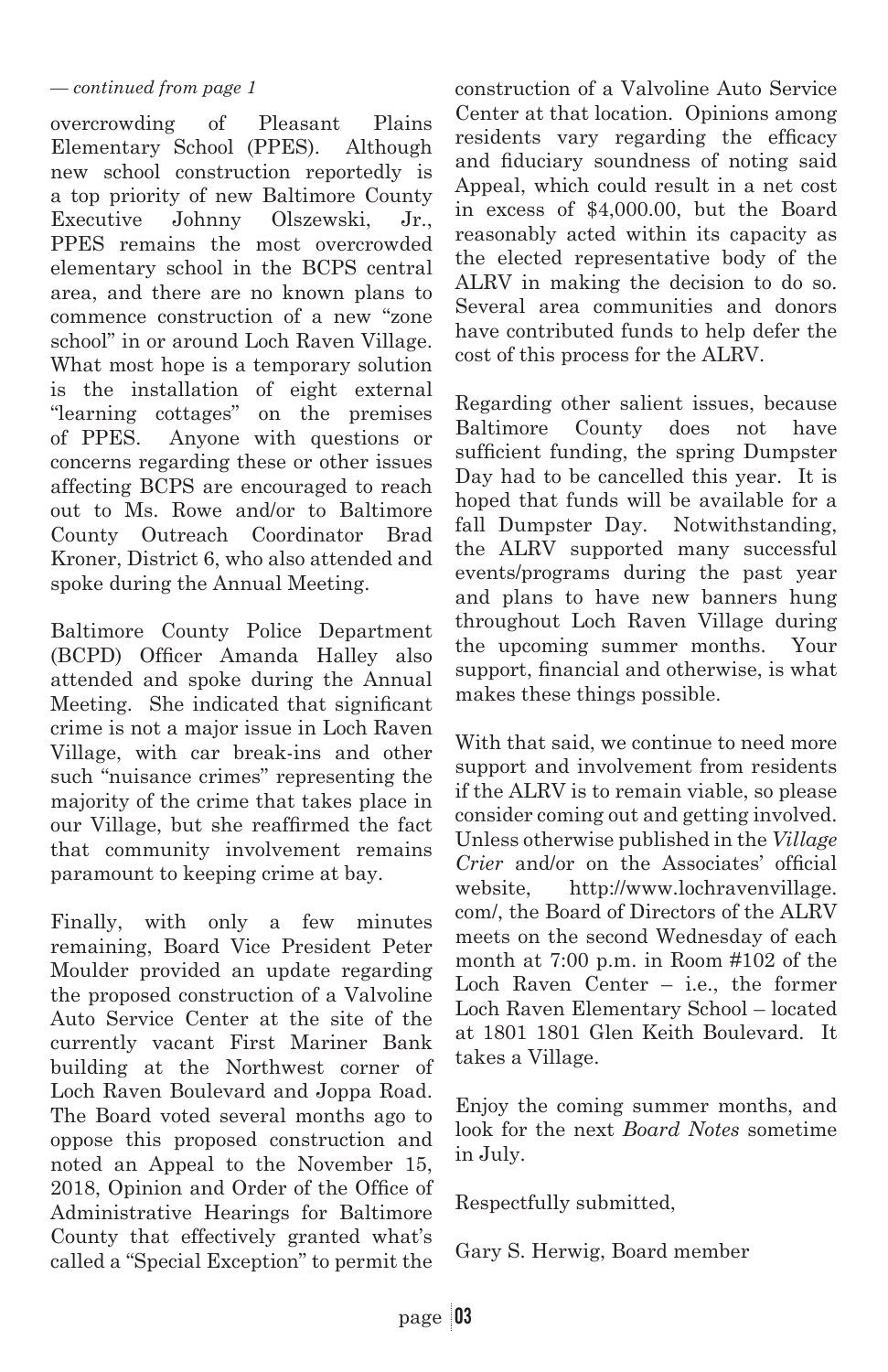# **The Best Neighbor Ever -- You!**

Buying a house is a big investment that comes with high hopes. Good neighbors can make a huge difference in our daily lives and the value of our homes. Each of us in Loch Raven Village has the ability to lift us all up. After all, we are in this together.

Here are a few ideas to consider that your neighbors will love you for:

### **Understand LRV Covenants**

Loch Raven Village is a covenant community, with each home in the Village governed by the covenants. They are in place to ensure homes are in accordance with the conformity and harmony of the design of the external structures in the Village. Remember your first drive through the community and how the uniform look of the homes caught your attention? That's what the covenants protect. For more information on the covenants, go to http://www. lochravenvillage.com/ and look under About Our Village for Village Covenants and Property Exterior Changes guidelines.

### **Tidyness is Catchy**

Do your best to maintain the exterior of your house and lawn to the same level as the rest of the Village. Try not to be the neighbor with the high grass, over grown shrubs, overflowing gutters, dirty windows, peeling paint, or toys and miscellaneous items scattered across the front yard. Make sure trees, shrubs, and other elements don't creep into neighbors' yards. Retrieve blown trash cans and lids after a windy day, and cleanup spilled trash on collection day.

### **Be a Responsible Pet Owner**

Pets can be a bone of contention between neighbors, so let's keep our furry loved ones in check. Clean up after your dog and don't let your friend bark excessively. Those barks can be irritating and stressful for your neighbors as they are trying to enjoy their down time. Keep kitty inside or on your property where it is safe and out of harm's way.

### **Be Noise Considerate**

Mowing the lawn and home improvement projects are necessary. Enjoying music, sitting on your deck talking or hosting a party are all fun ways to spend time. Just remember to keep noise at a reasonable level and respect sleeping hours.

### **Do Your Part To Control Rodents**

Don't invite rodents into your yard. Keep grass cut, elevate/organize wood and other items stored outside to reduce areas for harborage, place all trash in secure trash cans, as not to provide a source of food or water. Food sources include pet food set outside, dog manure, bird seed on the ground, nuts for squirrels, food scraps, and open garbage cans, cans without tight fitting lids or bags of garbage not in cans. Try to use construction methods that minimize or eliminate crawl spaces under decks and sheds or use heavy one fourth inch wire mesh to close gaps. Inspect your property regularly for signs of rodent activity.

### **Eliminate Standing Water**

Keep gutters and downspouts clear and draining. Dump pails, unused flower pots, toys and equipment in which water can accumulate. Mosquitoes only need water the size of a thimble to breed. Look around for anywhere water may accumulate. Standing water also attracts rodents.

### **Be a Friendly Neighbor**

A smile and a wave can go a long way. Stop by and welcome new neighbors. A friendly greeting encourages a feeling of community. Being part of a community enriches our lives and helps us feel more invested in being good neighbors.

### *Take Pride In Being Part of Our Wonderful Village!*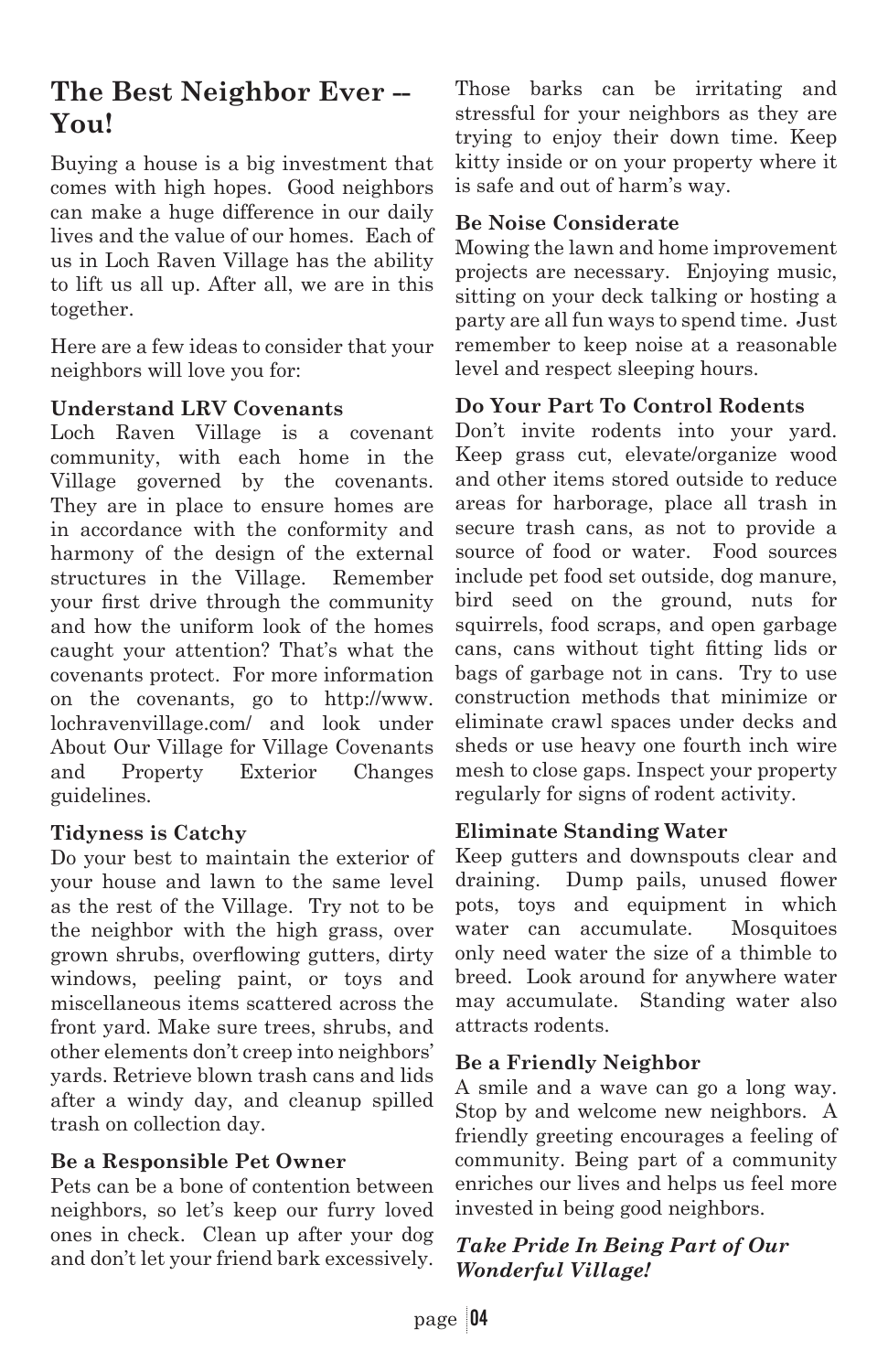### **SCHOOL NEWS**

### **Pleasant Plains Elementary**

Kindergarten registration is on May 17 by appointment only. Call 410-887-3549. We are proud to announce that PPES has received its Green School Recertification! The Maryland Green Schools Program is a nationally recognized program begun in 1999. Today there are 618 active Green Schools certified in Maryland, including more than 27% of all Maryland schools. PPES will continue to find ways, both big and small, to promote learning about responsible use of natural resources, reducing waste, and energy savings. Thanks to teachers Kerri Magee and Megan McFadden for their leadership with this program.

LRV residents have surely noticed the addition of three more trailers (learning cottages) on the grounds of the school near Putty Hill Ave. These additional cottages bring the total up to eight. They will be ready for use by the beginning of next school year, but there is no word yet on which classes will be using them. The addition of these cottages is the response of the school board to the overcrowding at the school (which is at 138% capacity). The concerns regarding the use of so many cottages and the fact that they are fairly far from the school building have been brought to the attention of the school board. Pleasant Plains is not currently on the list of schools to receive renovations in the near future.



Parents and staff gathered to paint some of the ceiling tiles in the school library to brighten up the space and to promote a love of great books. Each panel portrays the cover of a famous children's book. A total of 12 panels were painted. Thank you to all who participated!

### **Immaculate Heart of Mary**

For info on all camps offered at IHM visit ihmschoolmd.org/news/ihm-summercamps.

**Bricks 4 Kidz Camp** for grades K-2 — We are excited that IHM will be hosting Brick City Engineers Summer Camp for our younger students June 17-21.

**Musical Theatre Camps** — Camp for rising 6th-rising 9th graders will be July 22-26 from 8:00 a.m. -12:00 p.m., and rising 3rd-5th grades will be July 8-12 from 8-12 as well. Please contact Mrs. Knupp at eknupp@ihmschoolmd.org with any questions!

**Robotics Camp** — IHM will host two sessions of Robotics and Drone Camp this summer! Week #1 is for grades 3-5 on July 15-19. Week #2 is for grades 6-8 on July 22-26.

**Vacation Bible School** — SAVE THE DATE! June 24- 28, 9:00 a.m.-noon – Open for all children ages 4 years oldcurrent 4th grader. Current 5th graders-8th graders are invited to volunteer for the week. The theme this year is "IN THE WILD – Amazing Encounters with Jesus." Please contact Lori Cuomo at lori. cuomo@gmail.com or Barbara Anderson at banderson@immaculateheartofmary. com.

### **Loch Raven Technical Academy**

Loch Raven Technical Academy is now the fourth member school in the Student Support Network family! The volunteers of the Loch Raven Academy Network will work with school staff to fulfill student needs, as well as stock and organize a supply room for students in need, now known as the Raven Center. Please visit www.studentsupportnetwork.org to learn more about the program and how you can help.

*continued on page 9*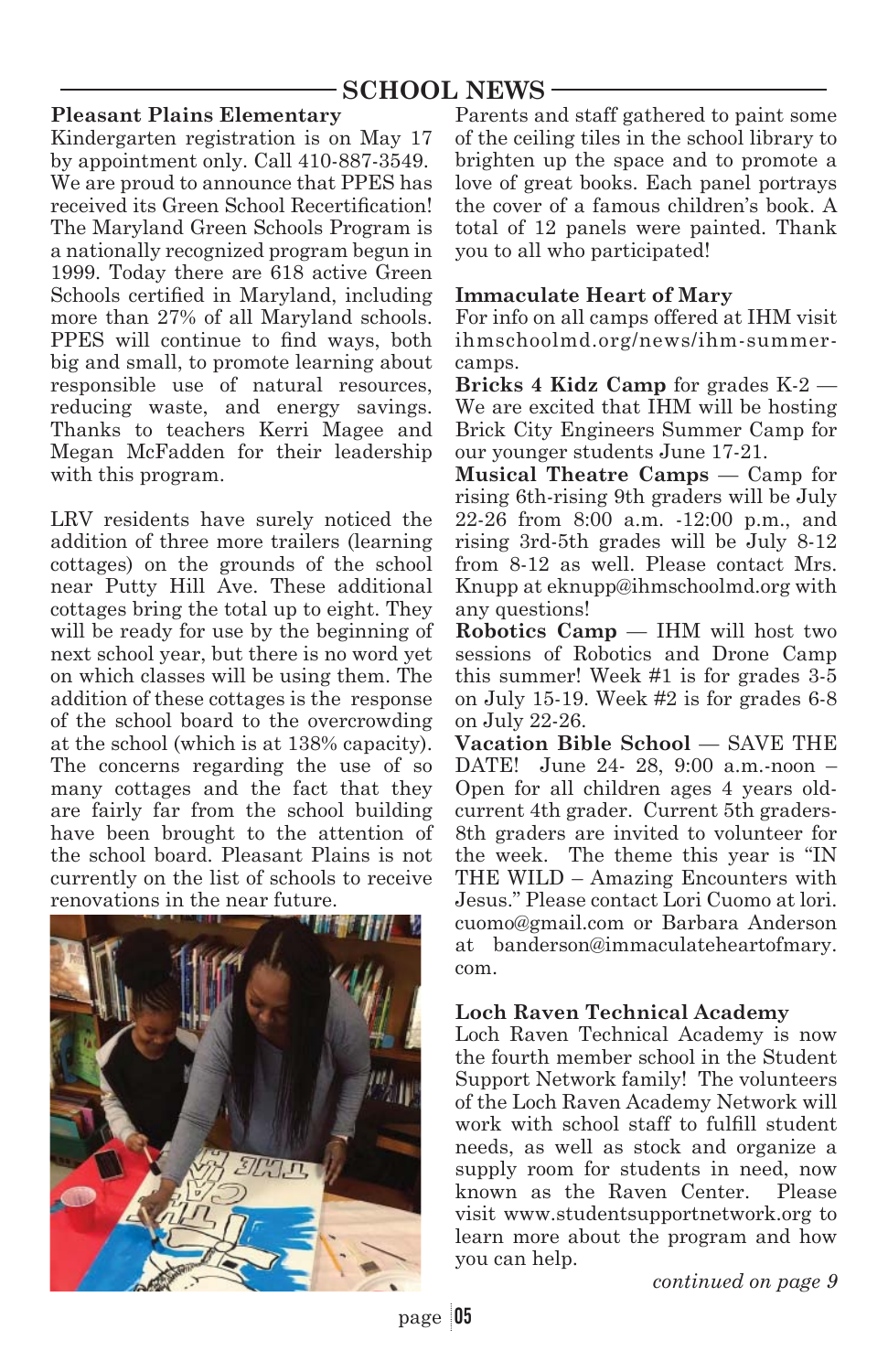# *Leslea S. Knauff, Realtor® Senior Real Estate Specialist® RESE® Certified Staging Professional*

# *UP or DOWN-sizing?*<br>FREE staging help



for your LRV home!

nearly 900 websites! *FREE* exposure on Coldwell Banker's partner network of

*410-627-2441 (cell) 410-252-2111 (office) 22 W. Padonia Road– Suite A100 Timonium MD 21093* 





**RESIDENTIAL BROKERAGE** Not intended to solicit currently listed property. Operated by a subsidiary of NRT LLC.





**8102 Loch Raven Blvd Towson MD 21286 410-828-1095** 

 *The Crackpot opened in 1972 and has since been the premier meeting place for those who live in the*  **"VILLAGE."** 

**We serve lunch from Noon til 4 and Dinner from 4-10PM. We're famous for our delicious steamed crabs and our Maryland-style crab cakes! Our bar is open 11am to 2am except 12pm on Sunday & offers a late night menu Mon-Sat from 10-12 pm.** 

**Our liquor store is open 7 days a week from 10 am til 10pm—including Sunday!.** 

¤ ¤ *More on the Crackpot's story in the next CRIER issue!*

¤ **www.crackpotrestaurant.com ©The Crackpot Restaurant** 



# CREATING YOUR MASTERPIECE.

From creative design to a targeted mailing list and clever promotional items to oversized, hard-to-miss posters, we'll help you checkmate your competition!

- Branding
- Marketing
- Communications
- Print
- Signage
- Digital/Web

410.427.0190 www.strategicfactory.com

# I'd like to introduce myself.

Stop by my new office for a free insurance quote and to find out how Allstate can help protect you.



**Jim Craig** 410-377-6100 6609 York Road Towson, MD 21212 jimcraig1@allstate.com



202251

Subject to terms, conditions and availability. © 2011 Allstate Insurance Co.

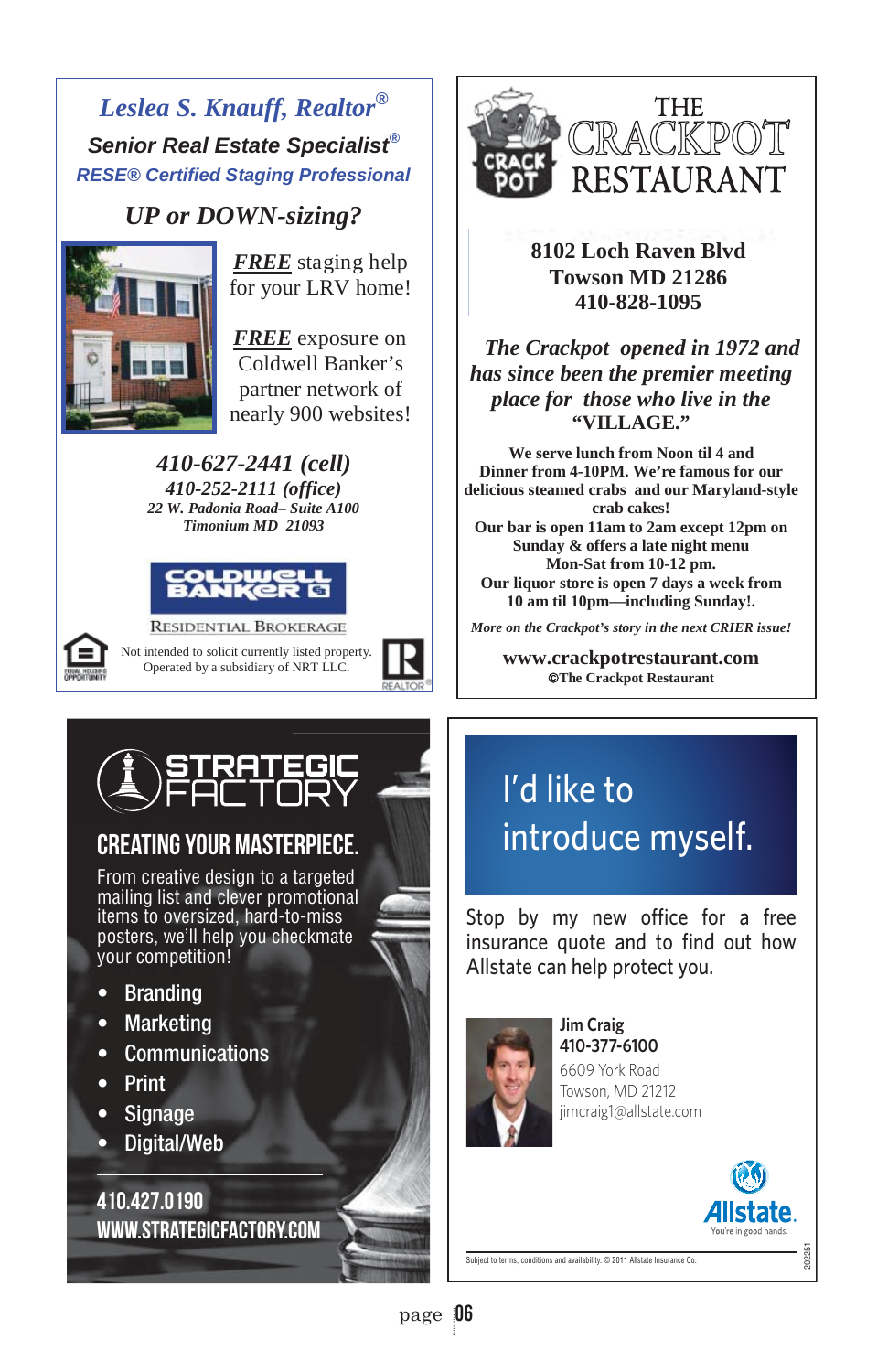

# **COP News**

If you didn't see much activity from Citizens On Patrol in January chalk it up to inclement weather. Bikers were pretty much sidelined with snow and ice in the alleys or severe cold temperatures. And there was little in the way of patrols by car. On top of that, we don't have many participants although we're appreciative of the ones we have. LRVillageCOP is always looking for residents to patrol Village streets and alleys! Patrollers may circulate through the neighborhood by car, although you may walk, bike or even jog. With warmer weather just around the corner, perhaps we can look forward to signing up additional volunteers!

COP acts as a crime deterrent. Hopefully our patrolling with flashing orange light and car signs will signal our presence and discourage any would-be crime in our area. Patrols generally last for up to 1 hour. Whatever fits into your schedule and works for you! Daytime is a good time to patrol as some crime happens when people are at work. Other important times are Friday and Saturday nights.

Residents are reminded: "IF YOU SEE SOMETHING, SAY SOMETHING". Be a good observer noting descriptive factors and call in any suspicious activity, but never approach anyone. Call in any suspicious activity to 9-1-1 or the non emergency number 410-887-2222. Like 9-1-1, this second number is also a direct line to the police dispatch center.

COP Contact: John Kelly at LRVillageCOP@AOL.COM

# **Good News for Feldbrook Road!**

According to Councilwoman Bevins' office, Feldbrook Rd. will be repaved very soon. Thank you Councilwoman Bevins for making sure this repair was included in the new county budget.

# **No Spring Dumpster Day**

The ALRV plans its free Dumpster Day event in conjunction with Baltimore County. Currently the county is not accepting applications for any spring community clean up days (Dumpster Day). Stay tuned for when we can get this event back on the calendar.



### **FIND US ON FACEBOOK!**

www.facebook.com/LochRavenVillage.

# **A. HEATH'S AWNING SERVICES**

**awning@comcast.net** 

**410-343-0081** 

## **COMPETITIVE PRICES**

# *FREE ESTIMATES:*

**\*NEW FRAMES** 

## **\*NEW FABRIC COVERS**

**\*FRAME REMOVAL/ REPAIR\*** 

# **\*SERVICE QUOTES**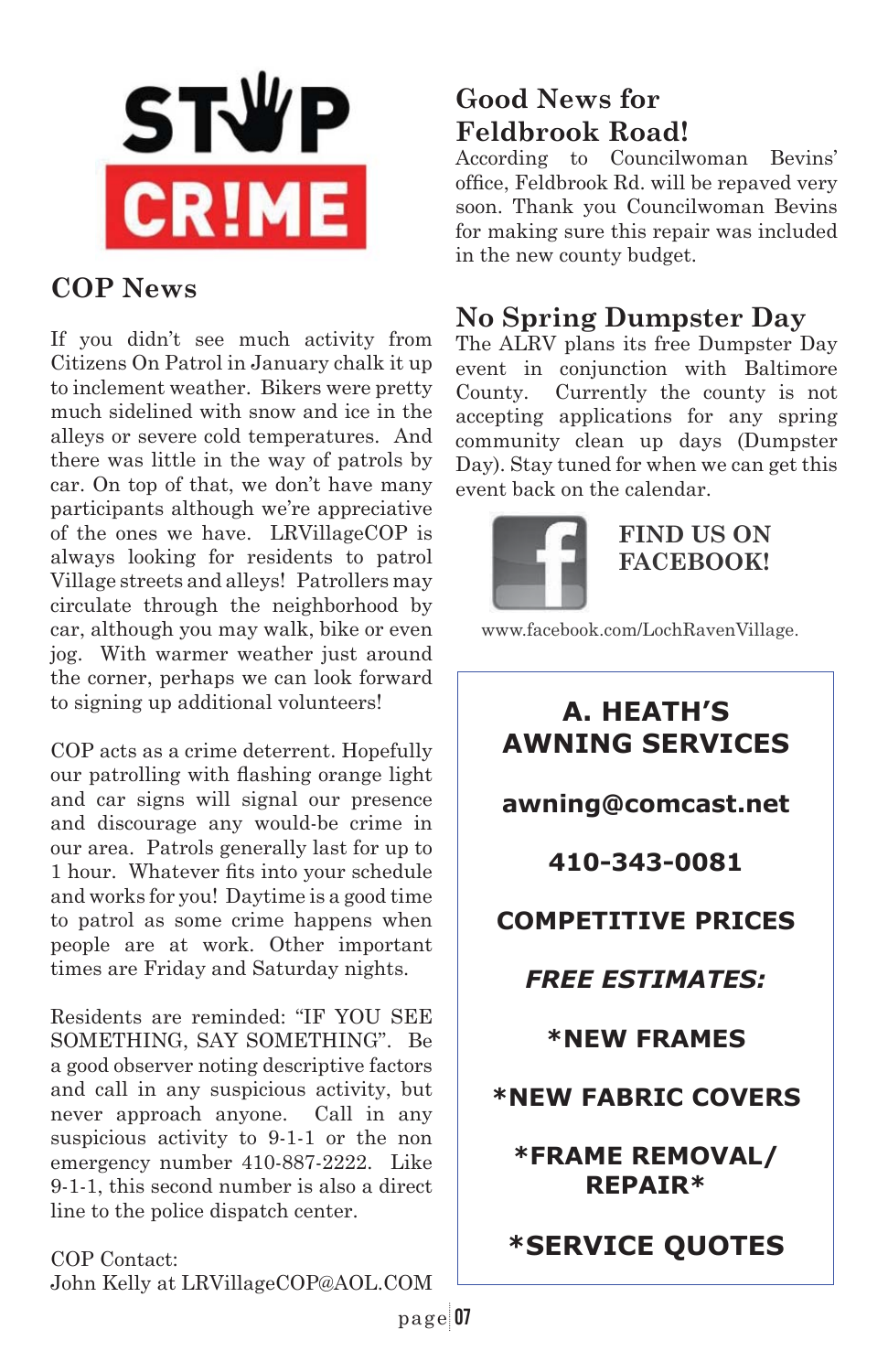

*Share your news with the Village Crier – welcome a new neighbor, wish someone a happy birthday, announce the birth of a child! Over the Fence is your opportunity to tell others what is going on in your part of the Village. Email lrvcriereditor@gmail.com.*

Condolences to the famly of **Betty Malashuk**, a longtime resident of Loch Raven Village (about 50 years) who passed away in March.

Congratulations to **Ean Roche** of Glen Ridge Rd. who will graduate with honors from Alvernia University in Reading, PA in May with a Bachelor of Science degree in Biology. In the fall Ean will begin work toward a degree as a physical therapy assistant. Way to go, Ean!

Congratulations to **Michael Guntzel** of Clyde Bank Rd. on his graduation from Cockeysville Middle School. The future is bright, Michael!

Congratulations to **Erin Cullinan** of Feldbrook Road! Erin graduated with honors from The College of Saint Rose with a Bachelor's of Science degree in Communication Sciences and Disorders. She will be pursuing her Master's Degree in Speech Therapy at Towson University this fall. Her parents and brother couldn't be more proud!

Congratulations to **Flynn Walkinshaw**  of Feldbrook Rd. (a painting major in his sophomore year at MICA) on his first corporate sale! A large, two-panel painting (96x60) was purchased by an international investment-management and research firm, and will hang in their Miami, FL corporate office building. Keep up the amazing work, Flynn!

Congratulations to **Chloe Baker** and **Julian Baker** of Dellsway Rd. on their graduations. Chloe is graduating from Maryvale Prep and is headed to UNC in the fall. **Julian Baker**, who double majored in English and History, will graduate from George Washington University and will be beginning his career working on a political campaign. Way to go, Bakers!

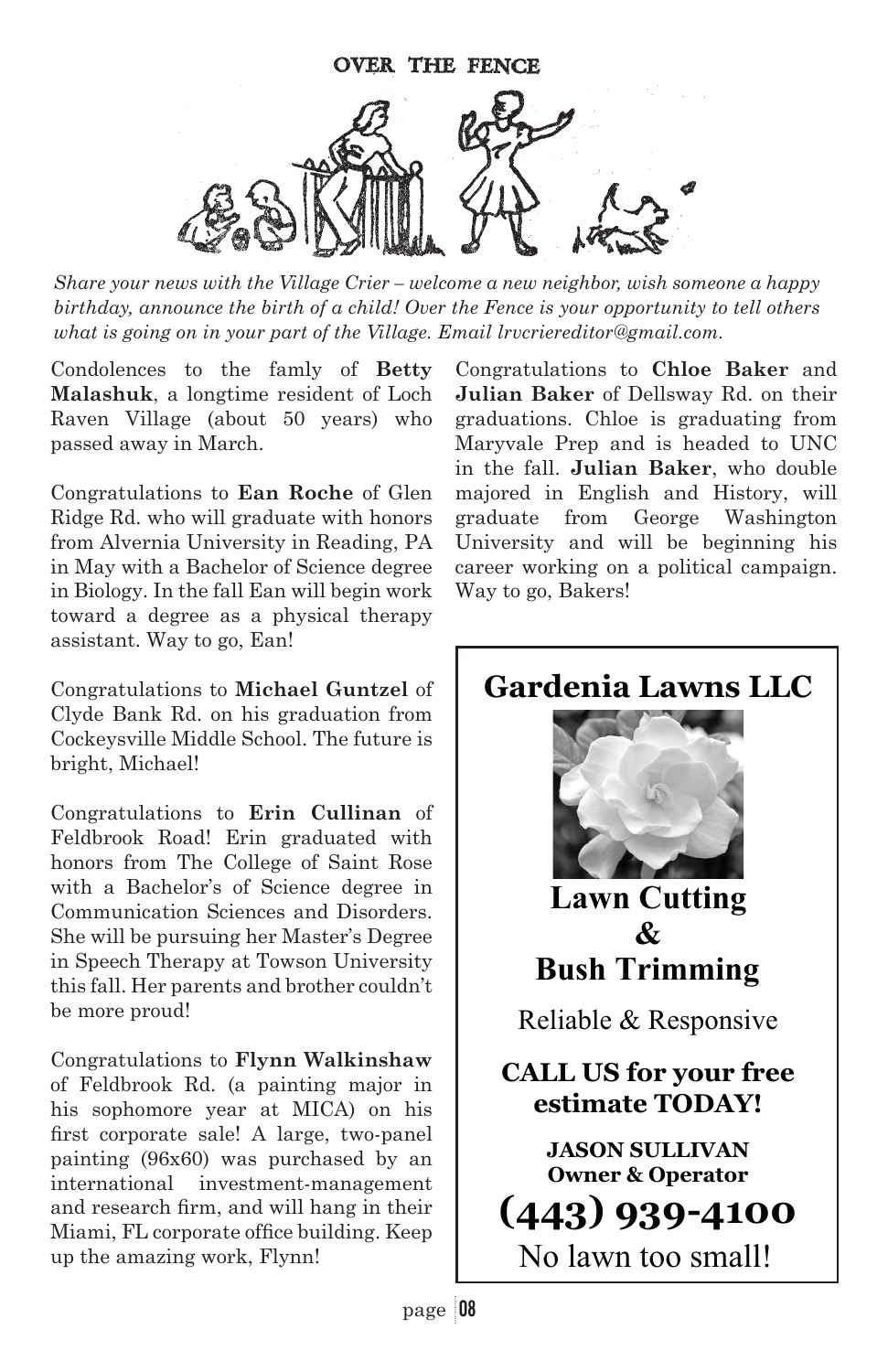### **Calvert Hall**

You're Invited! Join the Calvert Hall Community in celebrating the longest Miceli. Mr. Miceli's years of dedication will be honored with dinner and drinks on Saturday, May 18 at 6:00 p.m. at Calvert Hall College High School. For more information, visit www.calverthall. com/augie.

More than 40 members of the Calvert Hall and Notre Dame Preparatory School Science National Honor Society chapters volunteered for the Gunpowder Valley Conservancy Project Clean Stream. Volunteers included 21 CHC students and 19 NDP students, along with the chapters' moderators, Tom Peri '71 (NDP moderator) and Mr. Charles Motsay '76 (CHC moderator). It was calculated that the group collected 1,000 pounds of trash and debris.

The SmartCards Strike Again! Calvert Hall defeated Archbishop Spalding and Century in the playoff round of It's Academic. You can watch their victory on WJZ on May 25 at 10:00 a.m. Additionally, the Calvert Hall It's Academic team won the Catholic League Championship. They finished the  $2018-2019$  season  $9-1$ and have an astounding 56-4 record over the past 6 years.



*The Big Event — Towson University's largest day of community service took place on April 13. This is an annual student-run service effort with the purpose of saying thank you to TU's neighbors by providing free labor for outdoor projects. A number of LRV residents took advantage of this opportunity. Here a group of student volunteers take a break from gardening to show their TU pride. Thank you, students for your efforts!*

# **A BANNER Summer in LRV!**

tenured faculty member who has given ALRV is able to use funding acquired 60 years of service to The Hall -- Augie from the Loch Raven Commons project GOOD news! New banners will be coming to LRV by early summer. The for this important update to our signage. (Surrounding communities were given funds for specific use and banners fall in that category). A review of vendors and pricing was completed, inventory of brackets and locations taken, and an updated design was completed. Installation should happen by or shortly after Memorial Day! This project is sure to freshen LRV streets and be a welcome "sign" to all who pass through our Village.



 $p_{\text{age}}$  09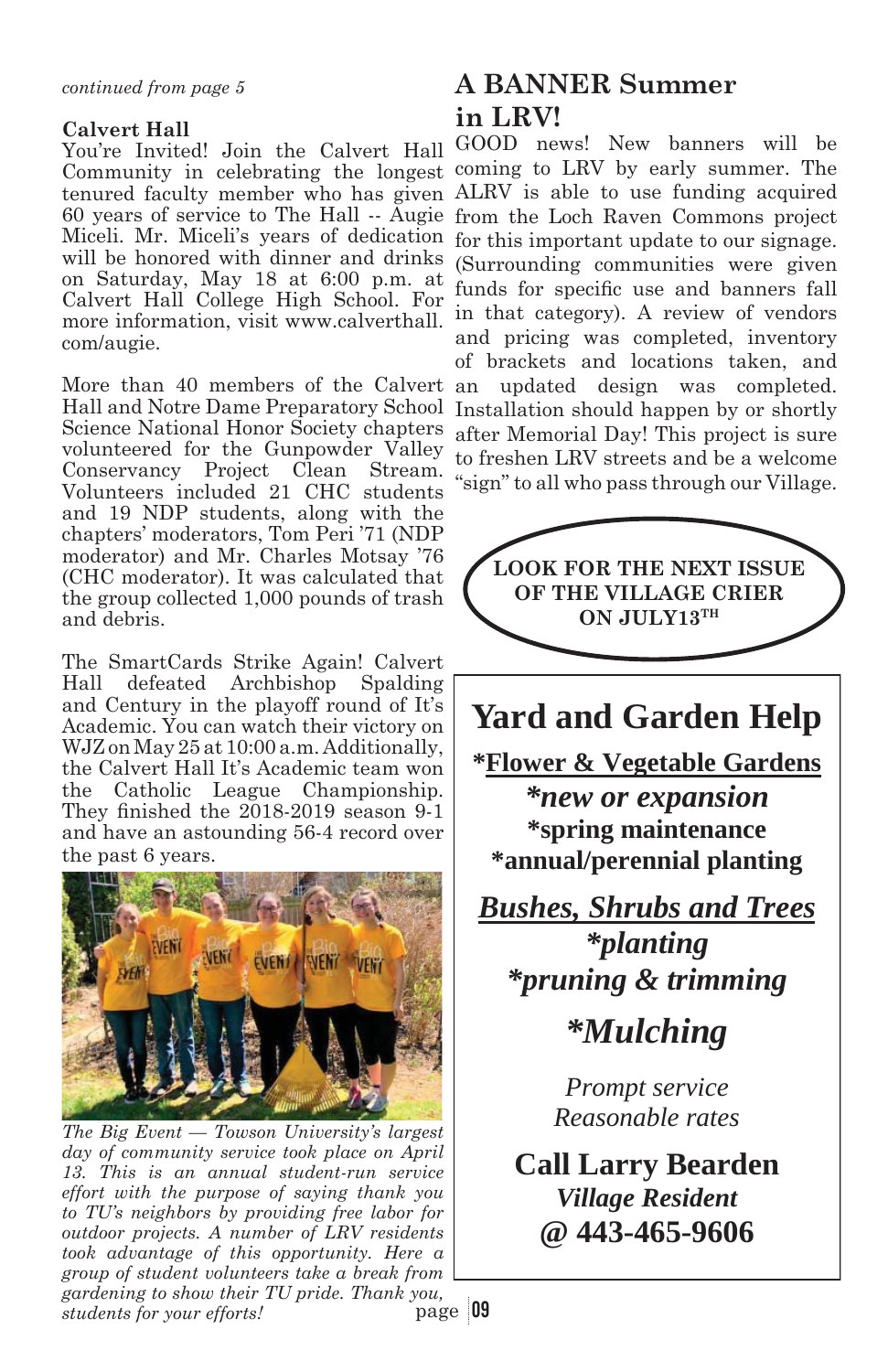# Events Calendar May – June

*The Events Calendar provides a snapshot of upcoming activities in and around our community. For a complete list of activities at Loch Raven Library, visit: bcplonline.org/events/datelines-loch-raven. For more information on events at Cromwell Park visit info@cromwellvalleypark.org.* 

### **ALRV BOARD MEETINGS**

May 8 June 12 July 10 7:00 p.m., Loch Raven Center Contact: Nick Linehan lochravenvillagegreen@gmail.com Please note that the board meetings are held on the second Wednesday of every month.

#### **LOCH RAVEN LIBRARY EVENTS Preschool Story Time**

Fridays 9:30 a.m.

### **Baby Story Time**

Fridays 11:00 a.m.

### **Intro to Improv – teens**

Baltimore Improv presents an interactive **Loch Raven Campus Life** program teaching the basics of improve so Middle School – you are able to perform short, unscripted comedy shows. Improv helps build confidence, teamwork and social skills. Registration required. Registration for this event begins on  $5/6/2019 @ 4 p.m.$ May 13 4:00 p.m. – 6:00 p.m.

### **Chess Club for Kids** –

(under 8 with an adult) Drop in to play and practice your beginner to intermediate chess skills with others. May 16 4:30 p.m. – 6:00 p.m.

### **Home Selling for Seniors**

Learn the basics of preparing your home for sale, including staging, marketing and technology that might be used in the transaction. Also learn about downsizing, aging-in-place options, renovation loans, reverse mortgages, and more. May 20 6:00 p.m. – 7:00 p.m.

### **Friends Speaker Series: Introduction to Genealogy**

Learn about library databases and other will not be shown.) free resources to start or expand your May 31- Smallfoot genealogical research! You are welcome, June 7- Incredibles 2 but not required, to bring your own device. June 14- Ralph Breaks the InternetJune 18 7:00 p.m. – 8:00 p.m.

### **CROMWELL PARK EVENTS FROG ROUND UP**

Frog Round Up – Ages 8+. Wear your waterproof shoes or boots as we hike to the Marble Springs. We'll provide the nets and capture containers. We will identify and release what we catch.

FREE! Nature Center May 26 11:00 a.m. – 12:30 p.m.



### **Loch Raven Village Book Club**

May 16 June 20 Panera's at Towson Place 6:30 p.m. Contact Rita 410-825-0002

5/6, 5/13, 5/20 3:30-5:30 High School – 5/14, 5/21, 5/28 6:30-8:30 Games & Movie Night – 5/17, 6/14 Babcock Presbyterian Church Chick-fil-A fundraiser  $5/15, 6/19$   $5:00 - 8:00$ Red Zone fundraiser 5/26 For more information email Rob Douglas at rob.douglas@mmyfc.org

### **Spring Movies on the Lawn!**

Babcock Presbyterian Church and the Associates of Loch Raven Village will once again be sponsoring three Friday movie nights this spring. Come over to the lawn in front of the church around 8:00 p.m. as the sun is going down -- as soon as it is dark enough the movie will begin. Popcorn and drinks will be provided. So grab a blanket, chair, and the kids and head on over! (If it is raining, the movie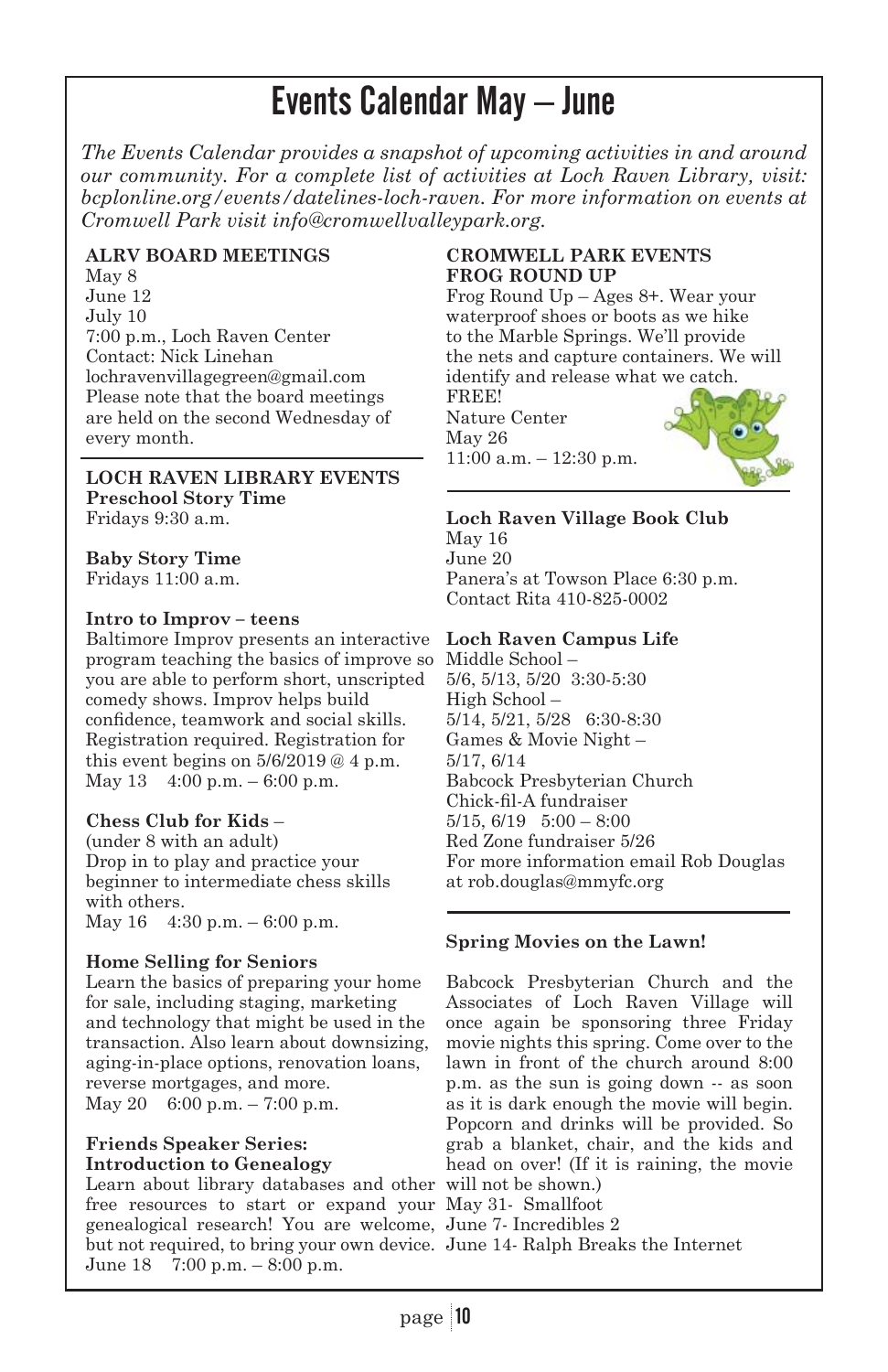### **SERVICE ADS:**

### **CULLEN ROOFING & SIDING CO.**

New roofs & repairs, aluminum gutters & spouts, gutter guards & cleaning, trim work & siding. Longtime LRV resident. Call for a free estimate. 410-337-6777 or 410-665-1414. Family owned and operated. M.H.I.C. # 6460

BLACK & DECKER 17" Hedge Trimmer \$25.00; TORO Heavy Duty Leaf Blower \$25.00; 25" TOSHIBA TV \$25.00 **Call 410-66-9447**

**Towson Fireworks and YOU!**



It's time to start preparing for the annual Towson July 4th fireworks display held at Loch Raven Academy -- right here in the heart of LRV! The Towson Fireworks show is 100% financed via donations from individuals, corporations, businesses, and community organizations. No public money is provided for this event. Without the help of the entire Towson community, the fireworks will not happen! Don't let this cherished tradition die -- please make a donation today! You can visit the website at towsonfireworks.com to use PayPal or send a check to the GTCCA at P.O. Box 5421, Towson, MD 21285-5421. You must write on the check that it is a donation for fireworks. Contributions to the fireworks fund are tax deductible.

Another way you can help with this important event is to volunteer with the clean-up on the morning after. This is an important job since we cannot leave debris from the fireworks show, which includes lots of paper wrapping as well as the tubes, plugs, and casings from each firework, on the field where our kids and furry friends play. To assist with this please visit knettishalltowson@gmail. com. The more people we have helping the quicker it will go – many hands make light work!

## **Your Home Sold Guaranteed At a Price Acceptable to You** or I Will Buy it for Cash

The Tim Hodgin Home Selling Team of Keller Williams Legacy Central (o) 410-560-5858 (c) 443-745-2734 TimHodgin@kw.com TimHodgin.com WILLIAMS



www.YourHomeSoldGuaranteed.net **To discuss the Guaranteed Sale of your home, call me, or get a FREE report that explains this Guarantee at:** 



"We used Tim Hodgin's Guarantee Program to sell our home & he sold it. The level of attention and service was so high, we felt like we were his only client." - *The Damareck Family*

"Tim sold our home on Pleasant Plains Rd. for 98% of the asking price & using one of his Guaranteed Home Sale programs." - *The O'Donnell Family*

**Average Sold Price in Loch Raven Village 2018 \$217,136 (all homes, all Realtors) \$221,300 (when listed & sold by Tim Hodgin)** 

**Sold Price Compared to Original List Price 2018 96.80% (all homes, all Realtors) 98.88% (when listed & sold by Tim Hodgin)**

\*conditions apply. Seller & Tim must agree upon time of possession & price.

田白

### **TO PLACE AN AD:**

Submit your ad via email (pdf) to lrvcrierads@gmail.com. Send a printed copy with payment to: The Village Crier P.O. Box 9721 Baltimore, MD 21284. *No ads will be taken by phone.*

#### **RATES ARE AS FOLLOWS: Classified ads:**

\$5.00 per 25 words, 50 word max. **Professional Service ads:** \$25.00 per ad, 50 word max. **Display ads:** \$75.00 per ad. NOTE: The Crier has limited availability! *All Ads must be paid in advance of publication.*  Make checks payable to: **Associates of Loch Raven Village, Inc.**